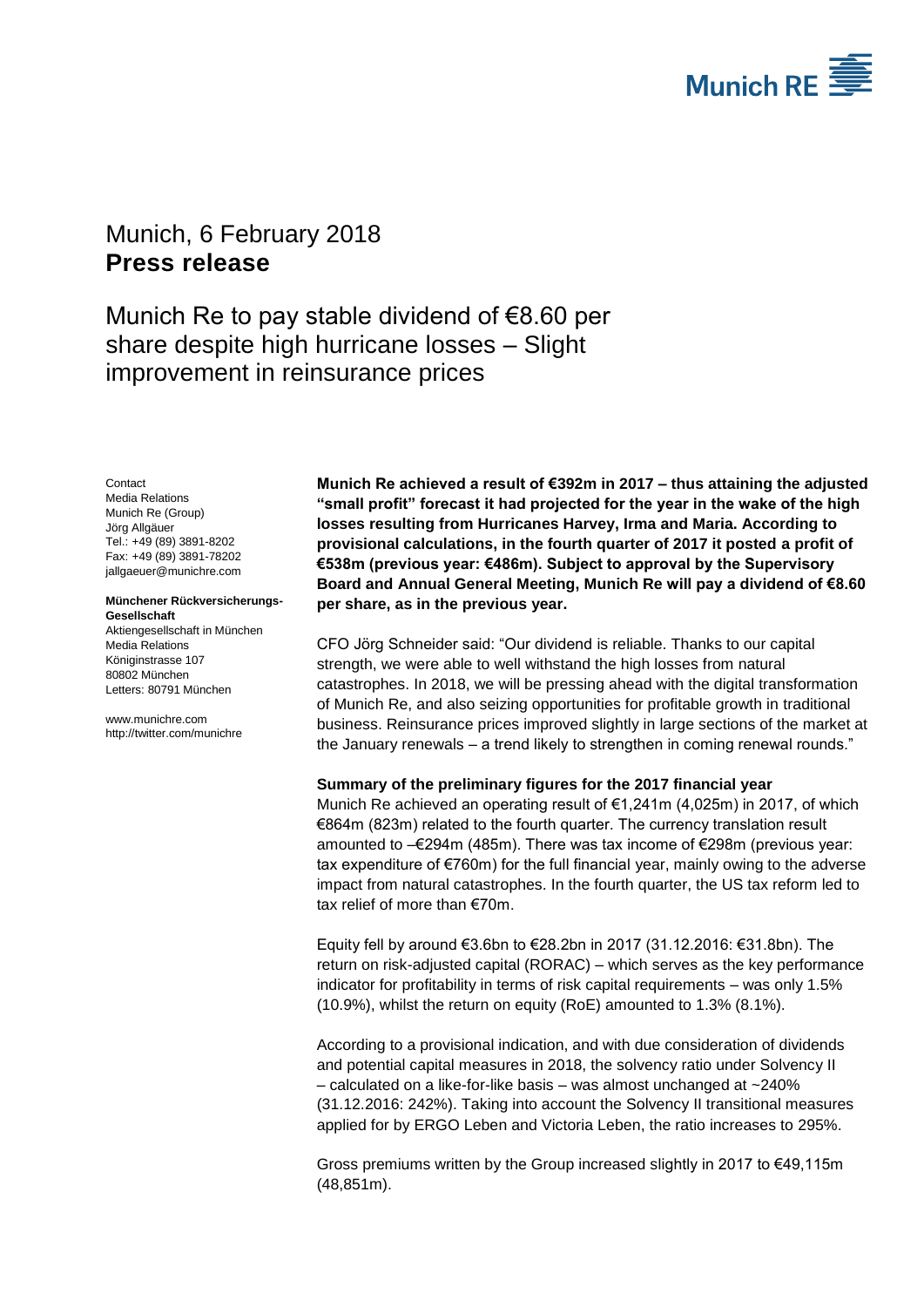

[6 February 2018](#page-0-0) **Press** [release](#page-0-1)

Press release<br>Page2/6 Mith a carrying amount of  $\epsilon$ 217.6bn (market value of  $\epsilon$ 231.9bn), total investments (excluding insurance-related investments) as at 31 December 2017 were down on the year-end 2016 figure of €221.8bn (238.5bn at market value), in particular due to rising interest rates. The Group's investment result (excluding insurance-related investments) remained nearly constant at €7,611m (7,567m). In the fourth quarter, the investment result amounted to  $€1,982m$ (1,625m). In the year as a whole and in the fourth quarter, high gains on disposal were realised on equities and fixed-interest securities, whilst expenditure on derivative financial instruments was comparatively low.

> Considering the situation in the capital markets, this investment result represents a relatively high return of 3.2% for the year as a whole, and 3.4% for the fourth quarter.

#### **Reinsurance: Result of €120m**

The reinsurance field of business contributed €120m (2,540m) to the consolidated result in 2017. The operating result fell from €2,919m to €73m. Gross premiums written increased slightly to €31,569m (31,463m).

Life and health reinsurance contributed €596m (515m) to the consolidated result. The technical result, including the result from business that is not recognised in the technical result owing to insufficient risk transfer, was €428m (561m). Thanks to a strong technical result in the fourth quarter, life and health reinsurance fell only slightly short of its target of €450m for 2017 as a whole – despite the result being impacted by the recapture of loss-making portfolios in the USA in the second and third quarters.

Due to high natural catastrophe losses, the result in property-casualty reinsurance fell to –€476m (2,025m). For the same reason, the combined ratio for 2017 amounted to 114.1% (95.7%) of net earned premiums, and totalled 103.9% (101.9%) for the fourth quarter. Munich Re was able to release loss reserves (adjusted for commissions) of approximately €870m for the full year; the figure for the fourth quarter was around €130m. This corresponds to 5.2 percentage points of the combined ratio for the full year, and 3.1 percentage points for the fourth quarter. Munich Re still aims to set the amount of provisions for newly emerging claims at the top end of the estimation range, so that profits from the release of a portion of these reserves are possible at a later stage.

Total major-loss expenditure for 2017 amounted to €4,314m (1,524m), of which €493m (622m) was attributable to the fourth quarter. The major-loss burden amounted to 25.8% (9.1%) of net earned premiums, and was thus well above the average expected figure of 12% for the full year; it totalled exactly 12% in the fourth quarter. Natural catastrophe losses amounted to €3,678m (929m) for the full year, while the figure for the fourth quarter was €492m (460m). Hurricanes Harvey, Irma and Maria – with a total loss of  $E$ 2.7bn – were the most expensive loss events of the year. Man-made major losses were slightly above the level of the previous year, and totalled  $€636m (613m) -$  which is equivalent to 3.8% (3.6%) of net earned premiums. In the fourth quarter, expenditure for new major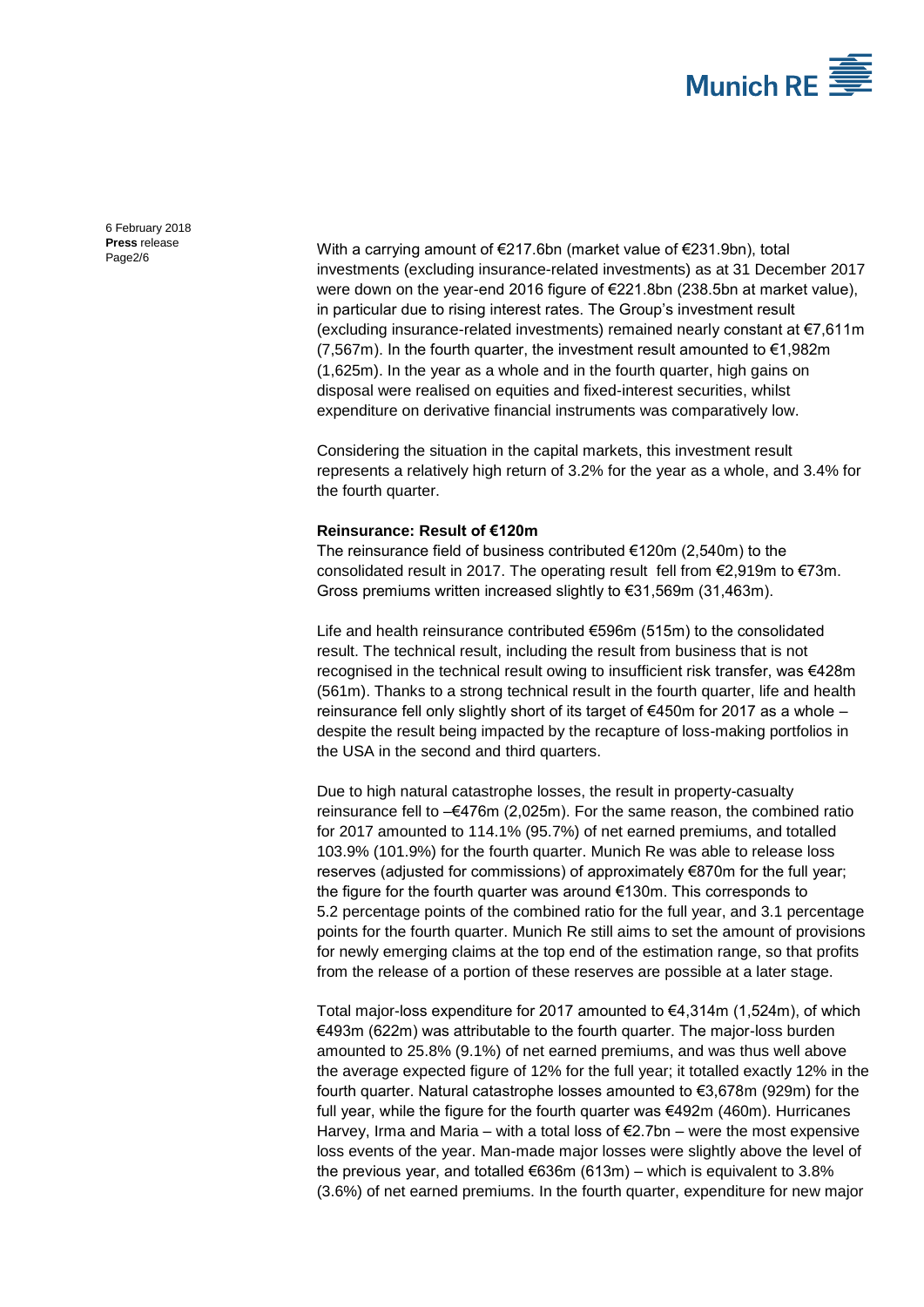

[6 February 2018](#page-0-0) **Press** [release](#page-0-1) Page3/6

losses and the release of provisions for major losses in prior years balanced each other out.

### **ERGO: Result of €273m**

In 2017, the ERGO field of business reported a profit of €273m (41m). ERGO thus exceeded the profit guidance raised in August to a range of €200–250m. A significantly improved technical result in Germany and abroad and lower expenditure contributed to this gratifying result. ERGO achieved a profit of €48m (90m) in the fourth quarter, which was marked in particular by a good technical result for ERGO Life and Health Germany. This more than compensated for small losses in international and German property-casualty business caused by one-off effects in the fourth quarter.

Gross premiums written increased slightly to €17.5bn (17.4bn). The combined ratio for German property-casualty insurance was 97.5% (97.0%) for the full year, and amounted to 100.3% (100.0%) in the fourth quarter. The combined ratio for the ERGO International segment improved to 95.3% (98.0%) for the full year, mainly on account of good developments in Poland, and 94.7% (100.2%) for the fourth quarter.

The ERGO Strategy Programme reached important milestones in 2017: the online insurer "nexible" entered the renewal season in good time with a motor insurance product; new and agile IT units have started up operations; and new retirement provision products were brought to market.

### **Renewals of reinsurance treaties in property-casualty business at 1 January 2018**

Prices for the reinsurance treaties increased in the renewals as at 1 January 2018, particularly in the markets most affected by natural catastrophes. Other markets and branches were also freed from the pricing pressures of previous years, and price development was stable or even slightly positive. Despite the high losses from natural catastrophes in 2017, the availability of reinsurance capital remained high during the January renewals, so price increases were moderate overall, due also to the slight rise in market interest rates.

As at 1 January 2018, around half of Munich Re's non-life reinsurance business was up for renewal, representing premium volume of €8.3bn. Of this, 14% (around €1.2bn) was not renewed. By contrast, Munich Re wrote new business with a volume of approximately €2.3bn. The volume of business written at 1 January thus increased by 19% to around €9.9bn, due partly to new largevolume treaties in the USA and Australia. Prices increased by around 0.8%; they had fallen by 0.5% on average in all 2017 renewal rounds.

Munich Re expects market conditions to continue to improve in the remaining renewal rounds in 2018, although claims experience in the individual market segments will play a major role. The renewal date of 1 April is mainly for reinsurance treaties in Japan, whereas 1 July is the renewal date for the USA, Australia and Latin America.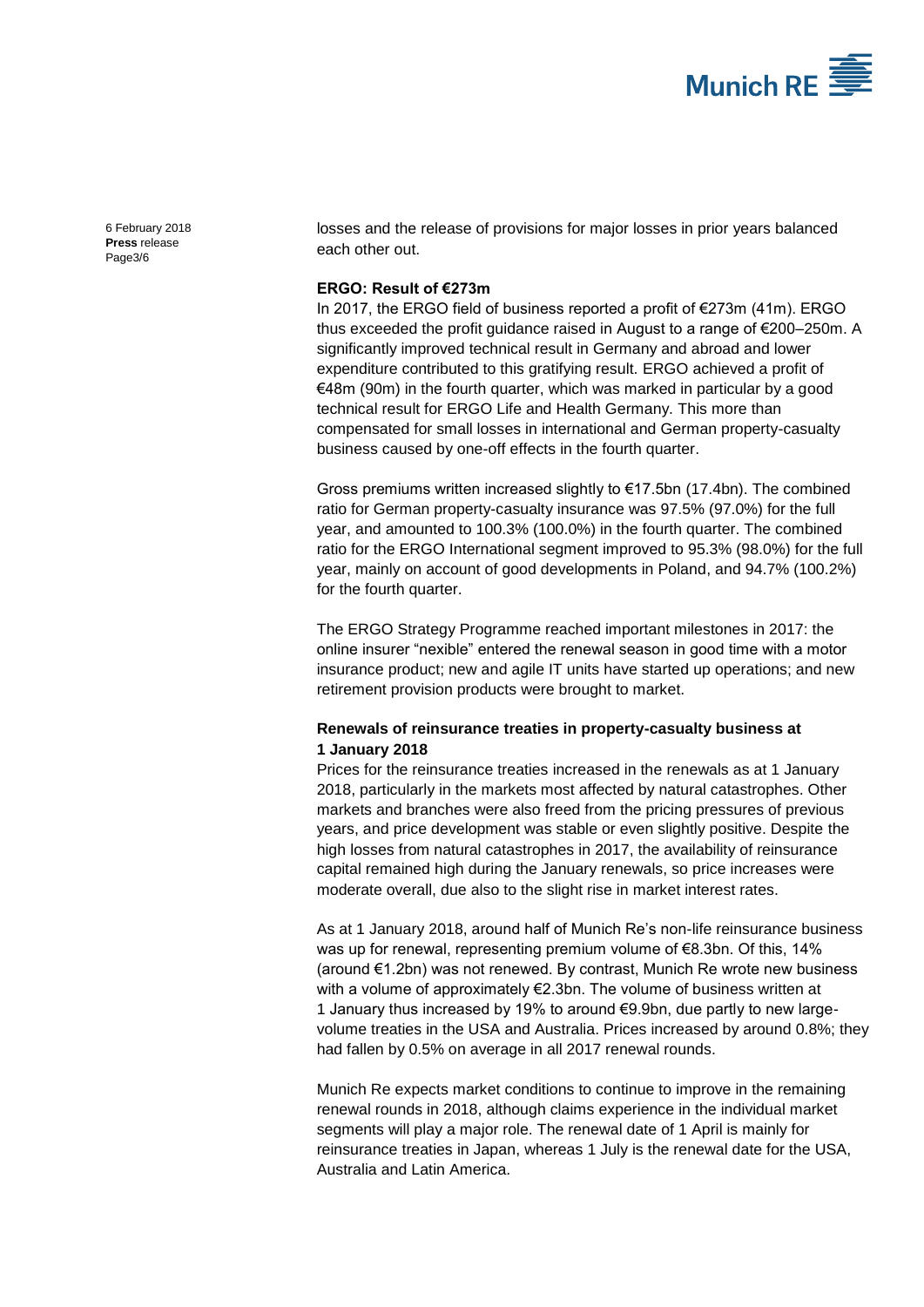

[6 February 2018](#page-0-0) **Press** [release](#page-0-1) Page4/6

> Note for editorial departments For further questions please contact:

Media Relations Munich Re (Group) Jörg Allgäuer Tel.: +49 (89) 389[1-8202](#page-0-2) Stefan Straub Tel. : +49 (89) 3891-9896

Media Relations Asia-Pacific Silke Kunstreich Tel.: +65-6318 0762

Media Relations North America Beate Monastiridis-Dörr Tel.: +1 (609) 235-8699 Sharon Cooper Tel.: +1 (609) 243-8821

**Munich Re** stands for exceptional solution-based expertise, consistent risk management, financial stability and client proximity. This is how Munich Re creates value for clients, shareholders and staff. In the financial year 2017, the Group – which combines primary insurance and reinsurance under one roof – achieved a profit of €0.4bn. It operates in all lines of insurance, with over 42,000 employees throughout the world. With premium income of around €32bn from reinsurance alone, it is one of the world's leading reinsurers. Especially when clients require solutions for complex risks, Munich Re is a much sought-after risk carrier. Its primary insurance operations are concentrated mainly in ERGO, one of the leading insurance groups in Germany and Europe. ERGO is represented in over 30 countries worldwide and offers a comprehensive range of insurances, provision products and services. In 2017, ERGO posted premium income of €17.5bn. Munich Re's global investments (excluding insurance-related investments) amounting to €218bn are managed by MEAG, which also makes its competence available to private and institutional investors outside the Group

#### **Disclaimer**

This press release contains forward-looking statements that are based on current assumptions and forecasts of the management of Munich Re. Known and unknown risks, uncertainties and other factors could lead to material differences between the forward-looking statements given here and the actual development, in particular the results, financial situation and performance of Munich Re. Munich Re assumes no liability to update these forward-looking statements or to conform them to future events or developments.

Munich[, 6 February 2018](#page-0-0)

**Münchener Rückversicherungs-Gesellschaft** Aktiengesellschaft in München Media Relations Königinstrasse 107 80802 München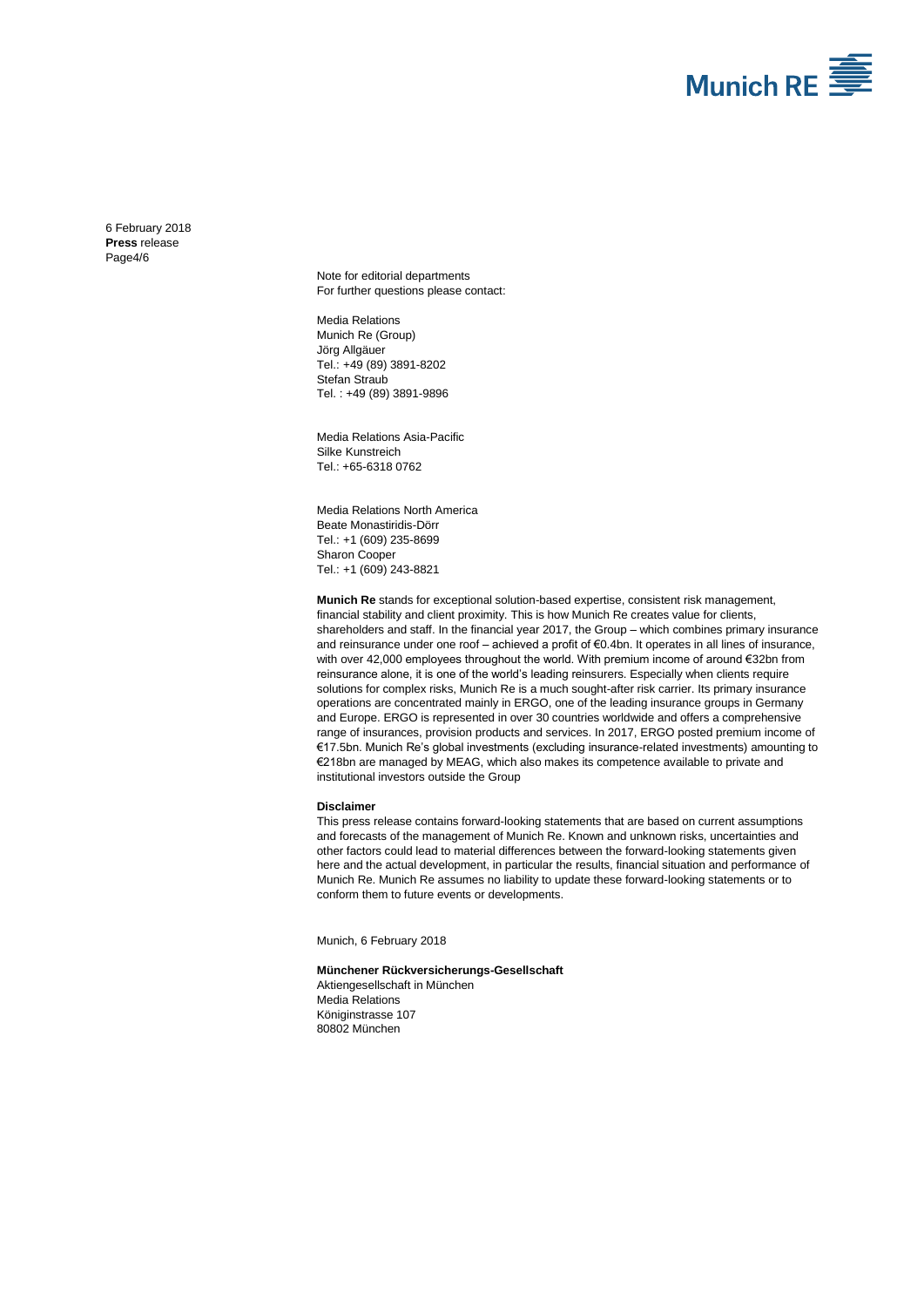

[6 February 2018](#page-0-0) **Press** [release](#page-0-1) Page5/6

**Preliminary figures (IFRS) for the Group in the fourth quarter of 2017\***

(in €m unless otherwise indicated)

|                                           | 4th quarter<br>2017 | 4th quarter<br>2016 |
|-------------------------------------------|---------------------|---------------------|
| Gross premiums written                    | 12,112              | 12,070              |
| Investment result                         | 1,982               | 1,625               |
| Operating result                          | 864                 | 823                 |
| Consolidated profit                       | 538                 | 486                 |
| Thereof attributable to                   |                     |                     |
| Munich Reinsurance Company equity holders | 530                 | 491                 |
| Minority interests                        | 8                   | -5                  |
|                                           |                     |                     |
|                                           |                     |                     |
| Reinsurance                               | 4th quarter<br>2017 | 4th quarter<br>2016 |
| Gross premiums written                    | 7,799               | 7,838               |
| Combined ratio in %                       | 103.9               | 101.9               |
| Operating result                          | 523                 | 511                 |
| Result                                    | 490                 | 396                 |
|                                           |                     |                     |
| <b>ERGO</b>                               | 4th quarter<br>2017 | 4th quarter<br>2016 |
| Gross premiums written                    | 4,312               | 4,232               |
| Combined ratio for Germany in %           | 100.3               | 100.0               |
| Combined ratio International in %         | 94.7                | 100.2               |
| Operating result                          | 342                 | 311                 |
| Result                                    | 48                  | 90                  |

\* Previous year's figures adjusted owing to a change in the composition of the reporting segments.